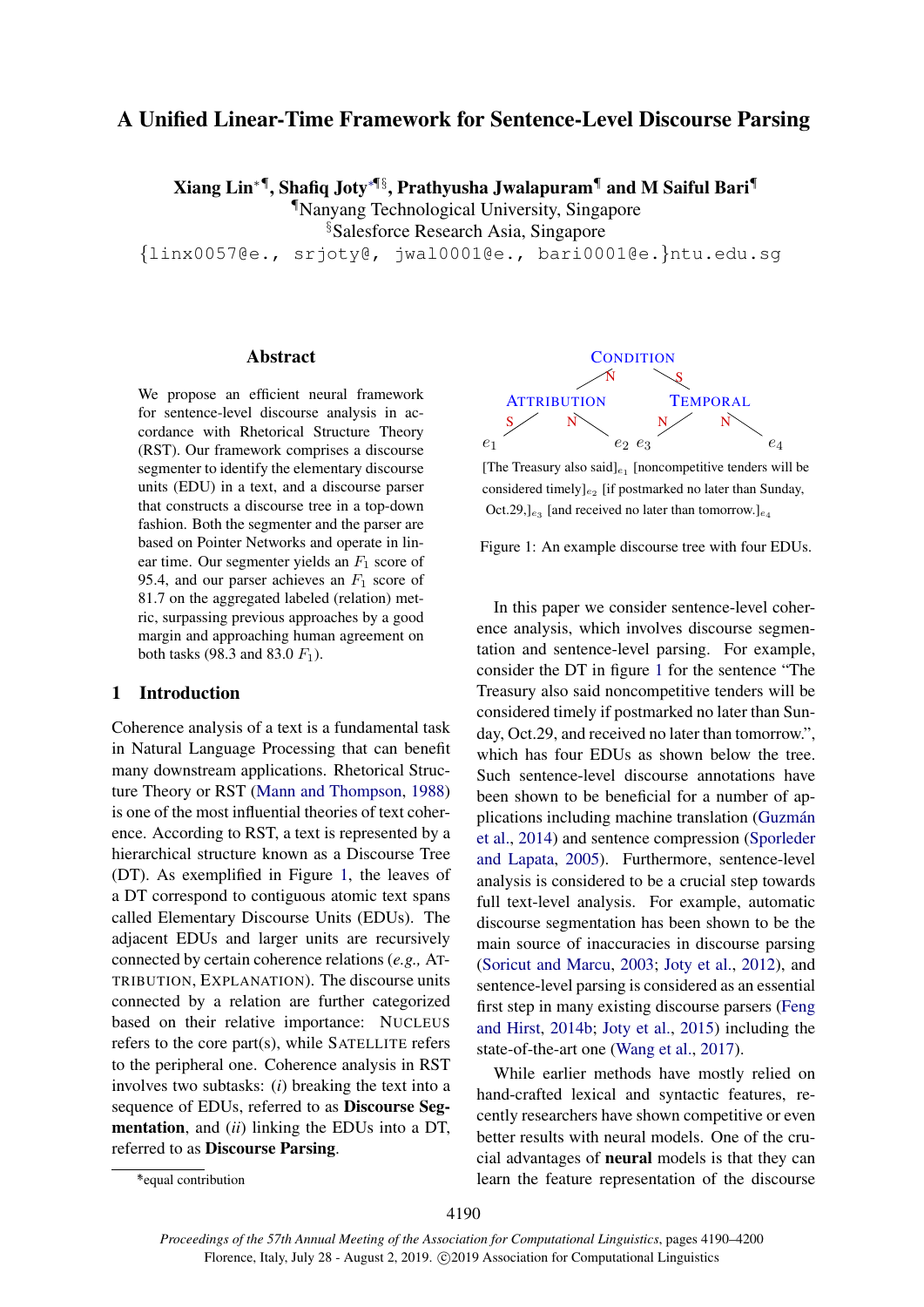units in an end-to-end fashion. This capability is particularly enhanced through the use of effective pretrained word embeddings such as Glove [\(Pen](#page-10-3)[nington et al.,](#page-10-3) [2014\)](#page-10-3) that provide better generalization. Despite this, successful discourse parsers [\(Li et al.,](#page-9-5) [2014;](#page-9-5) [Ji and Eisenstein,](#page-9-6) [2014;](#page-9-6) [Li et al.,](#page-9-7) [2016\)](#page-9-7) still needed to use hand-engineered features to outperform the non-neural models.

Another important distinction between existing methods is whether they employ a greedy transition-based algorithm [\(Marcu,](#page-9-8) [1999;](#page-9-8) [Feng](#page-9-9) [and Hirst,](#page-9-9) [2012,](#page-9-9) [2014b;](#page-9-3) [Ji and Eisenstein,](#page-9-6) [2014;](#page-9-6) [Braud et al.,](#page-9-10) [2017;](#page-9-10) [Li et al.,](#page-9-7) [2016;](#page-9-7) [Wang et al.,](#page-10-2) [2017\)](#page-10-2) or a globally optimized chart parsing algorithm [\(Soricut and Marcu,](#page-10-1) [2003;](#page-10-1) [Li et al.,](#page-9-5) [2014;](#page-9-5) [Joty et al.,](#page-9-4) [2015\)](#page-9-4). Transition-based parsers build the tree incrementally by making a series of shiftreduce action decisions. The advantage of this method is that the parsing time is linear with respect to the number of EDUs [\(Sagae,](#page-10-4) [2009\)](#page-10-4). The limitation, however, is that the decisions made at each step are based on local information, causing error propagation to subsequent steps. Also, when humans are asked to perform discourse analysis (segmentation and parsing), they tend to understand the full text first, before executing the tasks.

Methods based on chart parsing, on the other hand, learn scoring functions for discourse subtrees and perform dynamic programming search over all possible trees to find the most probable tree for a text. While these methods are more accurate than greedy parsers, they are generally slow, having a time complexity of  $O(n^3M)$  for n EDUs and M different relations [\(Joty et al.,](#page-9-4) [2015\)](#page-9-4).

In this paper, we propose a unified neural framework for discourse segmentation and parsing based on Pointer Networks [\(Vinyals et al.,](#page-10-5) [2015\)](#page-10-5). Our parser employs a transition-based procedure to construct a discourse tree in a top-down fashion with the same computational efficiency, while still maintaining a global view of the input text. This is thanks to the encoder-decoder architecture that makes it possible to capture information from the whole text and the previously derived subtrees, while limiting the number of parsing steps to linear in the number of EDUs. Our framework is purely neural and does not rely on any handengineered features. Additionally, the framework allows us to train the segmentation and parsing models seamlessly with a joint objective.

We conduct a series of experiments with our

framework on the standard RST Discourse Treebank (RST-DT) dataset for sentence level parsing, and our main findings are as follows.

- Our segmenter achieves an  $F_1$  score of 95.4 giving a *relative error reduction of* 32% over the state-of-the-art segmenter.
- Evaluation of our sentence-level discourse parser with manual segmentation shows that it achieves an  $F_1$  score of 81.3 on the relation labeling task yielding a *relative error reduction of about* 17% over the state-of-the-art parser.
- Joint training of the segmentation and parsing models improves the results further giving 95.5  $F_1$  on segmentation and 81.7  $F_1$  on parsing, while the human agreements on these two tasks are 98.3 and 83  $F_1$ , respectively.
- Our end-to-end system (segmenter→parser) reaches an  $F_1$  of 77.5 on relation labeling providing an *absolute improvement of 10%* compared to the best existing system.
- Both our discourse segmenter and parser operate in linear time with respect to the number of EDUs. In practice, our segmenter and parser individually give 6.79x and 3.92x speedups, while the end-to-end system gives 5.9x speedup compared to the best open-sourced system.

We make our code available at [https:](https://ntunlpsg.github.io/project/parser/pointer-net-parser) [//ntunlpsg.github.io/project/](https://ntunlpsg.github.io/project/parser/pointer-net-parser) [parser/pointer-net-parser](https://ntunlpsg.github.io/project/parser/pointer-net-parser)

## 2 Background

In this section, we give a brief overview of coherence analysis with RST and pointer networks.

#### 2.1 Coherence Analysis with RST

Coherence analysis has been a long standing problem. We give a brief overview of the studies that are directly related to our method. [Sori](#page-10-1)[cut and Marcu](#page-10-1) [\(2003\)](#page-10-1) proposed SPADE, a system that uses generative models with syntactic features for discourse segmentation and sentencelevel parsing. Subsequent research focuses on the impact of syntax in discourse analysis [\(Sporleder](#page-10-0) [and Lapata,](#page-10-0) [2005;](#page-10-0) [Fisher and Roark,](#page-9-11) [2007;](#page-9-11) [Her](#page-9-12)[nault et al.,](#page-9-12) [2010\)](#page-9-12). [Joty et al.](#page-9-4) [\(2015\)](#page-9-4) propose CO-DRA, a system that comprises a discourse segmenter and a two-stage discourse parser – one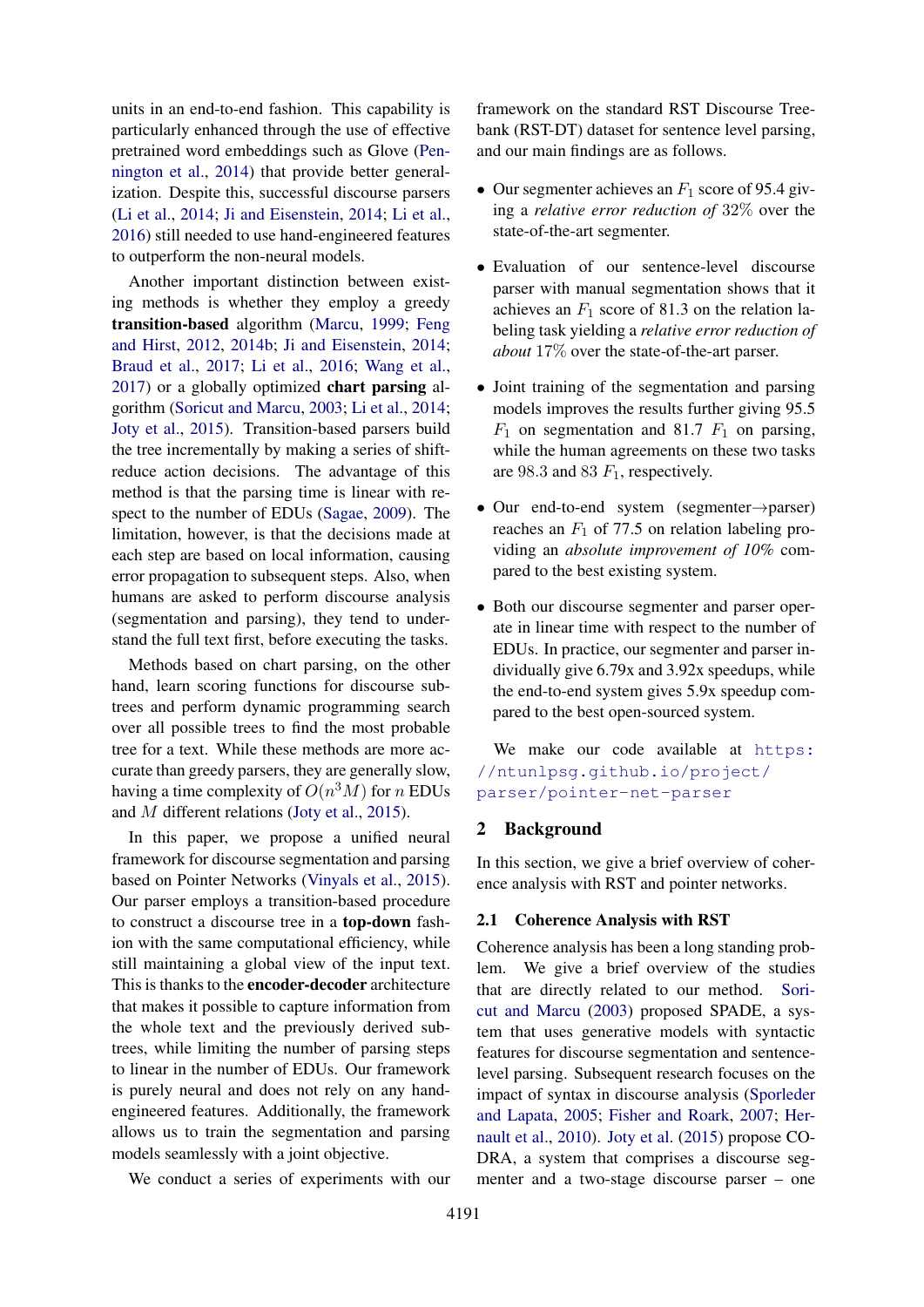for sentence-level parsing and the other for multisentential parsing. [Feng and Hirst](#page-9-13) [\(2014a\)](#page-9-13) also propose two-stage parsing based on CRFs that use many hand-crafted features. [Li et al.](#page-9-5) [\(2014\)](#page-9-5) propose a recursive network for discourse parsing. [Ji and Eisenstein](#page-9-6) [\(2014\)](#page-9-6) present a representation learning method in a shift-reduce discourse parser. [Wang et al.](#page-10-2) [\(2017\)](#page-10-2) propose a two-stage parser, where they use shift-reduce parsing to first construct a tree structure with only nuclearity labels, and then in the second stage they identify the relations. They use SVMs with a large number of features. [Wang et al.](#page-10-6) [\(2018\)](#page-10-6) propose a discourse segmenter based on LSTM-CRF and achieve state-ofthe-art results with ELMo. [Li et al.](#page-9-14) [\(2018\)](#page-9-14) also propose a segmenter based on pointer networks.

Pointer networks have also been used for summarization [\(See et al.,](#page-10-7) [2017\)](#page-10-7) and dependency parsing [\(Ma et al.,](#page-9-15) [2018\)](#page-9-15). In our work, we use pointer networks not only for segmentation but also for parsing, and we also show how the segmenter and parser can be trained jointly.

#### 2.2 Pointer Networks

Sequence-to-sequence paradigms [\(Sutskever](#page-10-8) [et al.,](#page-10-8) [2014\)](#page-10-8) provide the flexibility that the output sequence can be of a different length than the input sequence. However, they still require the output vocabulary size to be fixed a priori, which limits their applicability to problems where one needs to select (or point to) an element in the input sequence; that is, the size of the output vocabulary depends on the length of the input sequence. Pointer Networks [\(Vinyals et al.,](#page-10-5) [2015\)](#page-10-5) address this limitation by using attention [\(Bahdanau et al.,](#page-9-16) [2015\)](#page-9-16) as a pointing mechanism. Specifically, an encoder network first converts the input sequence  $X = (x_1, \ldots, x_n)$  into a sequence of hidden states  $H = (h_1, \ldots, h_n)$ . At each time step  $t$ , the decoder network receives the input from previous step and produces a decoder state  $d_t$  that modulates an attention over inputs. The output of the attention is a softmax distribution over the inputs.

<span id="page-2-0"></span>
$$
s_{t,i} = \sigma(\boldsymbol{d}_t, \boldsymbol{h}_i) \quad \text{for } i = 1 \dots n \qquad (1)
$$

$$
\boldsymbol{a}_t = \text{softmax}(\boldsymbol{s}_t) = \frac{\exp(s_{t,i})}{\sum_{i=1}^n \exp(s_{t,i})}
$$
(2)

where  $\sigma(.,.)$  is a scoring function for attention, which can be another neural network or simply a dot product. We use  $a_t$  for inferring the output:  $\hat{\textnormal{y}}_t \;=\; \arg \max(\boldsymbol{a}_t) \;=\; \arg \max p(\textnormal{y}_t|\textnormal{y}_{< t},\boldsymbol{X},\theta),$ where  $\theta$  is the set of model parameters. To condition on  $y_{t-1}$ , the corresponding input  $x_{y_{t-1}}$  is copied as the input to the decoder.

## <span id="page-2-1"></span>3 Our Discourse Parser

Given a sentence as input, the framework first employs our discourse segmenter to break the sentence into a sequence of EDUs. Our parser then links these EDUs into a labeled tree by identifying (*i*) which discourse units to relate (*i.e.,* finding the right structure of the tree), and (*ii*) what relations and nuclearity statuses to use in connecting them (*i.e.,* finding the correct labels). In the interests of presentational simplicity, we first describe the discourse parser in this section assuming that the EDUs have already been identified.

Model Overview. As shown in Figure [2,](#page-3-0) our parser uses a pointer network as its backbone parsing model. Given an input sentence containing *n* words  $(w_1, \ldots, w_n)$ , we first embed the words into their respective distributed representation by initializing them either randomly or with pretrained embeddings such as Glove [\(Penning](#page-10-3)[ton et al.,](#page-10-3) [2014\)](#page-10-3) or ELMo [\(Peters et al.,](#page-10-9) [2018\)](#page-10-9). The result of this is a sequence of word vectors  $X = (x_1, \ldots, x_n)$ , which is fed to the network.

The encoder of the pointer network first composes the entire sentence sequentially into a sequence of hidden states  $H = (h_1, \ldots, h_n)$ . The last hidden state of each EDU (*e.g.,*  $h_2$ ,  $h_4$ ,  $h_6$ ,  $h_8$ ,  $h_9$  and  $h_{10}$  in Figure [2\)](#page-3-0) are selected to represent the corresponding EDU, thus, forming a sequence of EDU representations  $E =$  $(e_1, \ldots, e_m)$ . From this, the greedy decoder then constructs the discourse tree in a top-down depthfirst manner.

The decoder maintains a **stack**  $S$  to keep track of the spans that need to be parsed further and their order (depth-first).  $S$  is initialized with the special *Root* symbol. At each decoding step t, the decoder extracts a span  $e_{i:j}$  from the top of S, and uses the EDU representation  $e_i$  to generate a decoder hidden state  $d_t$ , which is in turn used to compute the attention scores over the EDU representations in the selected range of spans ( $e_i$  to  $e_j$ ). Based on the attention scores, the decoder chooses a position  $k$  in the range to generate a new split  $(e_{i:k}, e_{k+1:j})$ . The parser then applies a **relation** classifier  $\Phi_{\theta}(e_{i:k}, e_{k+1:j})$ , parameterized by  $\theta$ , on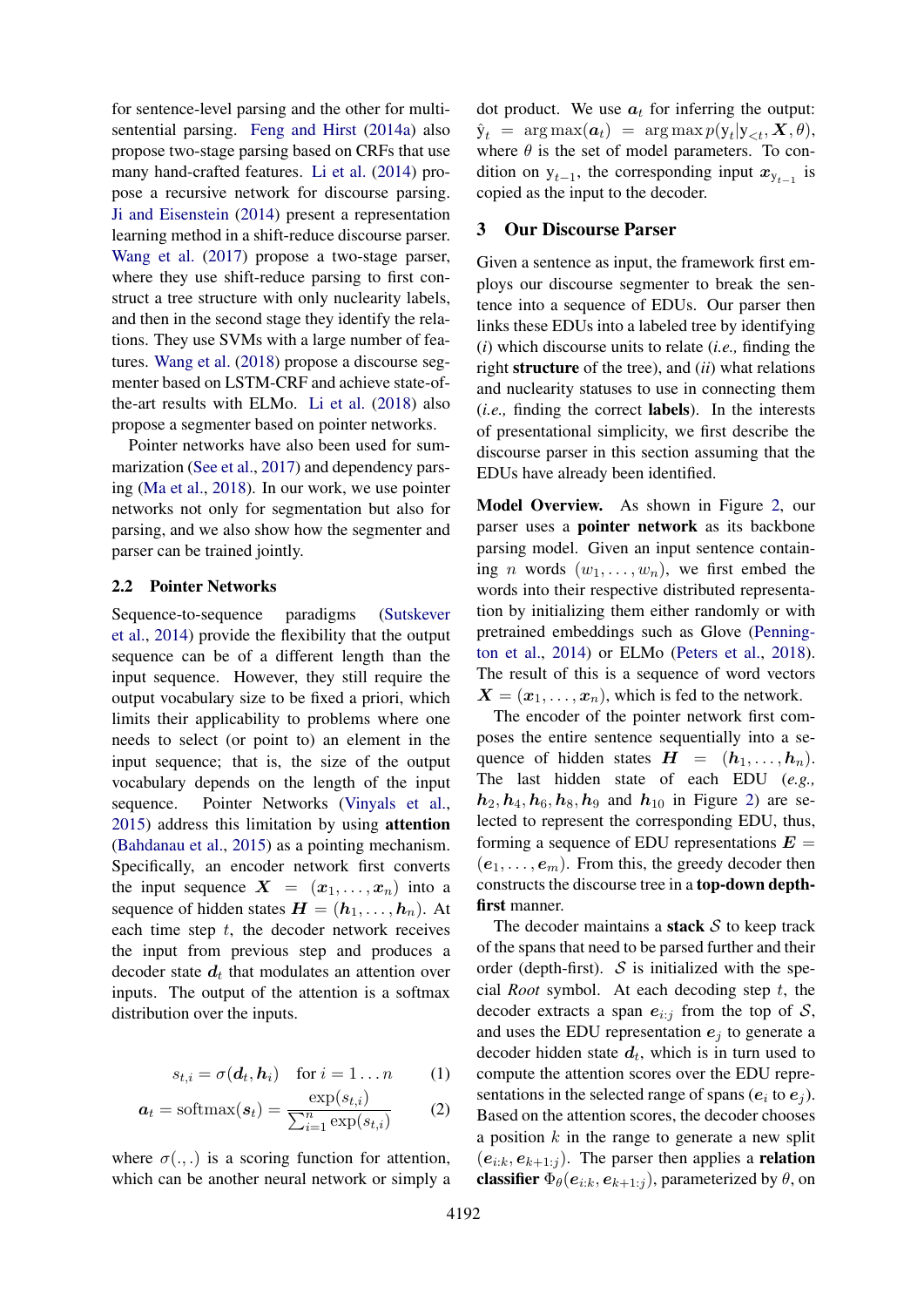<span id="page-3-0"></span>

Figure 2: Our discourse parser along with the decoding process for a synthetic sentence with 10 words and 6 EDUs. EDU boundaries are marked in red color. For the inputs to the decoder at each step,  $P$  and  $S$  indicate the parent and sibling representations, respectively.  $\Phi_{\theta}(e_{i:k}, e_{k+1:j})$  denotes the relation-nuclearity classifier employed by the parser to find the nuclearity and relation labels for the newly created spans,  $e_{i:k}$  and  $e_{k+1:j}$ .

the new split to predict the relation and the nuclearity labels. If the length of any of the newly created spans ( $e_{i:k}$  and  $e_{k+1:j}$ ) is larger than two, the parser pushes it onto the stack. For the span containing only two EDUs, the parser would automatically run the classifier  $\Phi_{\theta}$  to predict the relation and nuclearity between the two EDUs.

Since the parser works in a depth-first manner, a text span is not parsed until a complete subtree for the preceding span is built (assuming we process the leftmost child first). This allows the decoder to exploit information from the generated subtrees in addition to the representation of the span being parsed. In the following paragraphs, we describe the components of our parser in detail.

The Encoder. Our parser uses a recurrent neural network (RNN) based on bidirectional Gated Recurrent Units or BiGRU [\(Cho et al.,](#page-9-17) [2014\)](#page-9-17) as the encoder. Like LSTM [\(Hochreiter and Schmid](#page-9-18)[huber,](#page-9-18) [1997\)](#page-9-18), GRU cells are also designed to capture long range dependencies, but have fewer parameters than LSTM cells. In particular, our encoder uses six (6) recurrent layers of BiGRU cells, and generates hidden states  $H = (h_1, \ldots, h_n)$  by composing the word representations sequentially from left-to-right and from right-to-left, which is,  $h_i = [\vec{h}_i; \overleftarrow{h}_i]$  with  $\overrightarrow{h}_i$  and  $\overleftarrow{h}_i$  being the forward and the backward states. The last hidden states of

an EDU are used as the EDU representation, generating a sequence of EDU representations  $E =$  $(e_1, \ldots, e_m)$  for the input sentence.

The Decoder. Our parser uses a six-layer unidirectional GRU as the decoder. Instead of using the word embeddings, we feed our decoder with the corresponding encoder states for the span. This is because the encoder states contain more contextual information than the word embeddings [\(Ma](#page-9-15) [et al.,](#page-9-15) [2018\)](#page-9-15). We use the representation of the last EDU as the representation of the span. For example, span  $e_{1:3}$  in Figure [2](#page-3-0) is represented by  $e_3$  (or  $h_6$ ). We also experimented with taking the *mean* of the corresponding hidden states (*e.g.,* mean( $h_1, \ldots, h_6$ ) for  $e_{1:3}$ ). We found the former to perform better in our experiments.

At each decoding step  $t$ , the decoder combines the span representation with its previous state  $d_{t-1}$ to generate the current state  $d_t$ , which is then used to compute the attentions over the corresponding encoder states  $(e_1, \ldots, e_3$  for  $e_{1:3}$ ). We use the simple dot product as the scoring function (*i.e.,*  $\sigma(\boldsymbol{d}_t, \boldsymbol{h}_i)$  in Equation [2\)](#page-2-0).

*Remark:* In our earlier attempts, we experimented with a self-attention based encoder-decoder with positional encoding similar to [\(Vaswani et al.,](#page-10-10) [2017\)](#page-10-10) to reduce the encoding time from  $O(n)$  (linear) to  $O(1)$  (constant) time. However, the perfor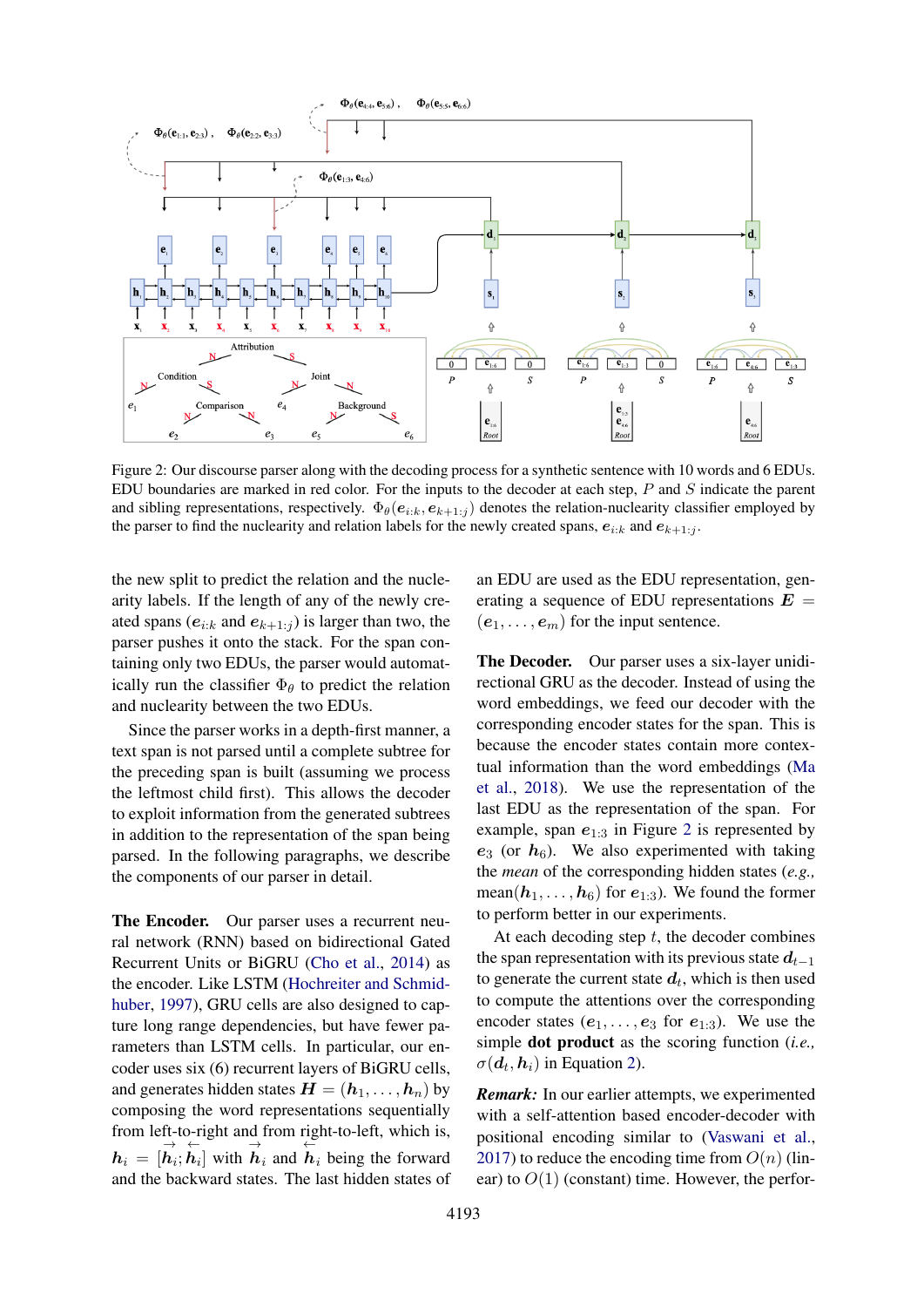mance was inferior to the RNN-based encoder.

## 3.1 The Relation Classifier

For relation labeling, we adopt a bi-affine classifier. The classifier is a two-layer neural network that takes two spans  $e_{i:k}$  and  $e_{k+1:i}$  as input and predicts the corresponding relation label and the nuclearity statuses. As before, we consider the representation of the last EDU as the representation of the span ( $e_k$  for  $e_{i:k}$  and  $e_j$  for  $e_{k+1:j}$ ). The first layer is a dense layer with Exponential Linear Unit (ELU) activations that maps the span representations  $e_k$  and  $e_i$  to latent label-specific features  $c_k$  and  $c_j$  of dimensions d.

$$
\boldsymbol{c}_k = \text{ELU}(\boldsymbol{e}_k^T U_1); \quad \boldsymbol{c}_j = \text{ELU}(\boldsymbol{e}_j^T U_2) \tag{3}
$$

The second layer is a bi-affine layer with a softmax activation to get a multinomial distribution over the relation labels:

$$
P_{\theta_l}(\mathbf{y}|\mathbf{X}) = \text{softmax}(\mathbf{c}_k^T \mathbf{W}_{kj} \mathbf{c}_j + \mathbf{c}_k^T \mathbf{W}_k + \mathbf{c}_j^T \mathbf{W}_j + \mathbf{b}) \quad (4)
$$

where  $\mathbf{W}_{kj} \in \mathbb{R}^{d \times d \times R}$ ,  $\mathbf{W}_k \in \mathbb{R}^{d \times R}$ , and  $\mathbf{W}_j \in$  $\mathbb{R}^{d \times R}$  are the weights and b is a bias vector with R being the number of relation labels. The bi-affine layer not only does a linear transformation of  $c_k$ and  $c_i$  but also models the correlation between  $c_k$ and  $c_j$  vectors [\(Dozat and Manning,](#page-9-19) [2016\)](#page-9-19).

Following previous work, we attach the nuclearity statuses with the relation labels. For example, in Figure [1,](#page-0-0) the ATTRIBUTION relation between  $e_1$  as a satellite and  $e_2$  as a nucleus is jointly represented as ATTRIBUTION-SN. This representation allows us to perform the two tasks - relation identification and nuclearity assignment jointly.

## 3.2 Incorporating Partial Tree Information

As mentioned before, parsing a tree in a depthfirst manner allows us to incorporate partial tree information while decoding a span. In this work, we consider information from the **parent**  $(P)$  and the immediate **left-sibling**  $(S)$  of the span being parsed  $(E)$ . For example, in Figure [2,](#page-3-0) when parsing span  $e_{4:6}$ , in addition to the current span, we consider its parent span  $e_{1:6}$  (represented by  $e_6$ ) and its left subtree span  $e_{1:3}$  (represented by  $e_3$ ). As the relative importance of the three components

may vary, we put a self-attention layer before feeding them to the decoder. Formally, we put them as rows in a matrix  $M = [P; E; S]$  and perform:

$$
A = \text{softmax}(M M^T) M \tag{5}
$$

We take an element-wise sum of the three (row) vectors in  $\boldsymbol{A}$  to form the final span representation (s in the figure) and feed it to the decoder.

#### 3.3 Training Loss

Our parser is trained to minimize the sum of the loss for building the right tree structure and the loss for finding the correct labels. The *structure loss*  $\mathcal{L}_s$  is the pointing loss for the pointer network:

$$
\mathcal{L}_s(\theta_s) = -\sum_{t=1}^T \log P_{\theta_s}(y_t|y_{< t}, \boldsymbol{X}) \tag{6}
$$

where  $\theta_s$  denotes the parameters of the encoder and the decoder,  $y_{< t}$  represents the subtrees that have been generated by our parser at previous steps, and  $T$  is the number of spans containing more than two EDUs (pushed in the stack).

The *label loss*  $\mathcal{L}_l$  is the cross entropy loss for the relation classifier, and can be defined as:

$$
\mathcal{L}_l(\theta_l) = -\sum_{i=1}^I \sum_{r=1}^R y_{i,r} \log P_{\theta_l}(\mathbf{y}_i = r | \mathbf{X}) \quad (7)
$$

where  $\theta_l$  are the parameters for the relation classifier (including the encoder),  $I$  is the number of spans with at least two EDUs,  $R$  is the total number of relation labels, and  $y_{i,r}$  is the one-hot encoding of the relation label. We also apply an  $L_2$ regularization on the parameters. Hence, the final parsing loss  $\mathcal{L}_P(\theta_P)$  can be written as:

$$
\mathcal{L}_{\text{PAR}}(\theta_P) = \mathcal{L}_s(\theta_s) + \mathcal{L}_l(\theta_l) + \frac{\lambda}{2} ||\theta_P||_2^2 \qquad (8)
$$

where  $\lambda$  is the regularization strength and  $\theta_P$  denotes the set of all parameters of the parser.

#### <span id="page-4-0"></span>4 Our Discourse Segmenter

The job of the discourse segmenter is to find the EDU boundaries (if any) inside a sentence. Traditionally, discourse segmentation has been treated either as an binary classification problem [\(Sori](#page-10-1)[cut and Marcu,](#page-10-1) [2003;](#page-10-1) [Fisher and Roark,](#page-9-11) [2007\)](#page-9-11)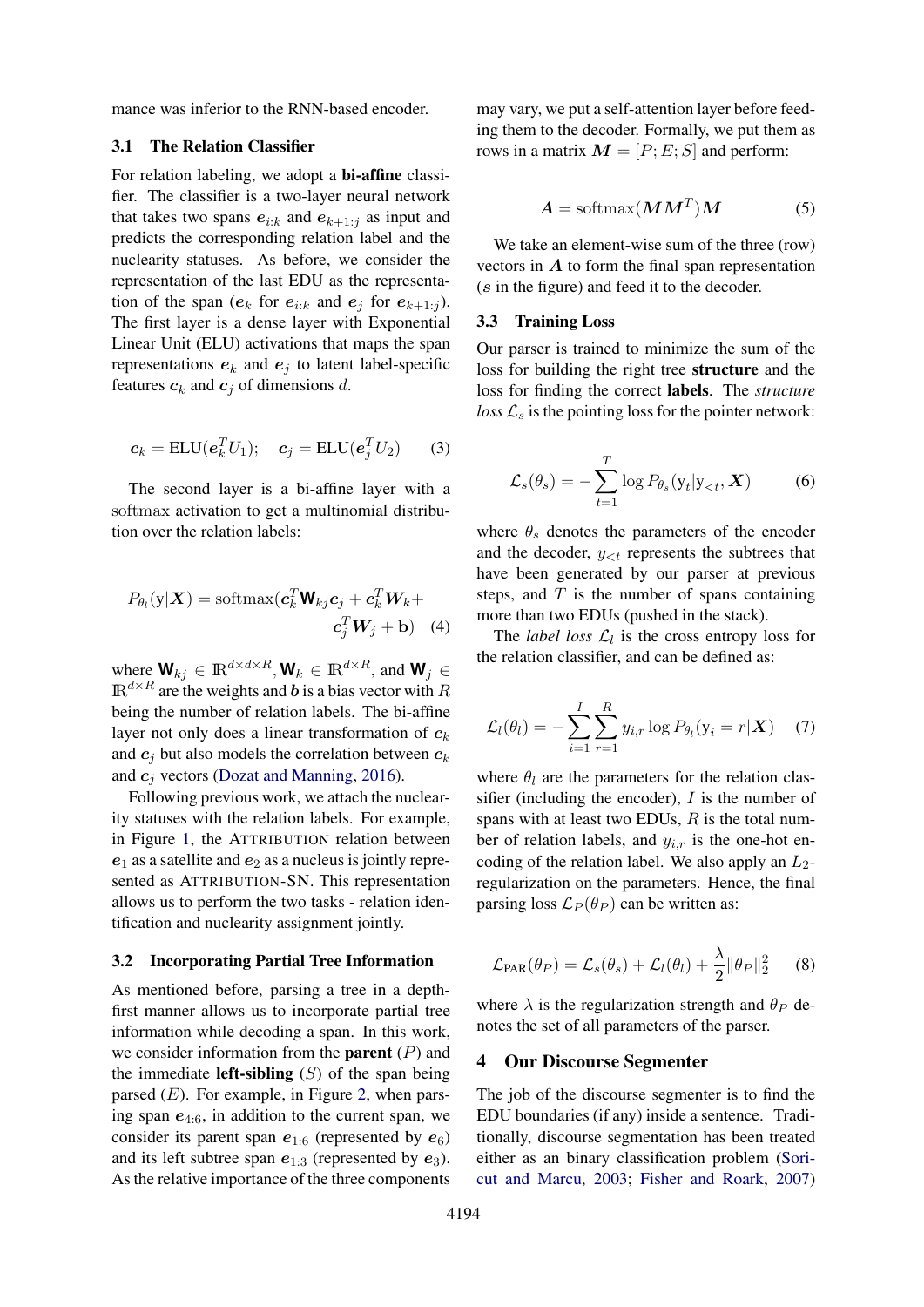<span id="page-5-0"></span>

Figure 3: Our neural discourse segmentation model for the same synthetic sentence as in Figure [2.](#page-3-0) Words in red color denote boundary words.

or as a sequence labeling problem [\(Wang et al.,](#page-10-6) [2018\)](#page-10-6). Recently, [Li et al.](#page-9-14) [\(2018\)](#page-9-14) show the benefits of using pointer networks over previous methods for this task, achieving state-of-the-art results. In our work, we adopt their approach and advance the state-of-the-art further by simple modifications. More importantly, this framework allows us to train the discourse segmenter and the parser jointly with a shared encoder.

Model Description. Figure [3](#page-5-0) depicts the architecture of our segmenter. Similar to our parser (Figure [2\)](#page-3-0), the encoder of our segmentation model reads the whole sentence and transforms it into a sequence of hidden states. Then, at each time step, the decoder receives an encoder state corresponding to the first token of a segment currently being processed, and produces a decoder state which is in turn used to compute a distribution (attention) over all valid positions of the input sentence.

The encoder and the decoder have the same architecture as in [\(Li et al.,](#page-9-14) [2018\)](#page-9-14) with the following key improvements. First, following the same idea as in our parser, the decoder takes the encoder states as the input instead of word embeddings. Second, similar to our parser, we adopt dot product attention instead of an additive attention. Dot product attention is simple yet powerful, while using fewer parameters [\(Vaswani et al.,](#page-10-10) [2017\)](#page-10-10). Third, instead of simple look-up based embedding methods such as Glove, we use the contextual embedding ELMo that captures rich contextual information.

We train the model by minimizing the pointing loss with an  $L_2$ -regularization on the weights.

$$
\mathcal{L}_{\text{SEG}}(\theta_S) = -\sum_{j=1}^{J} \log P_{\theta_S}(y_j | y_{\n(9)
$$

<span id="page-5-1"></span>

Figure 4: Joint training for segmentation and parsing.

where  $\theta_S$  represents the model parameters and J is the number of EDUs in a sentence.

## 4.1 Joint and End-to-End Training

One crucial advantage of our framework is that it allows us to train the segmentation and the parsing models simultaneously and/or in an end-to-end fashion, while sharing a common encoder. Intuitively, both discourse segmentation and parsing can benefit from each other – a plausible segmentation can result in a plausible parse and vice versa. Such multitask learning was not possible in a nonneural setup and the two discourse analysis tasks have always been considered independently.

Figure [4](#page-5-1) depicts the schematic diagram of our joint training process. The segmentation and the parsing models share a common encoder while having two separate decoders for the two tasks. The training objective can be written as:

$$
\mathcal{L}(\theta) = \mathcal{L}_{\text{SEG}}(\theta) + \mathcal{L}_s(\theta) + \mathcal{L}_l(\theta) + \frac{\lambda}{2} ||\theta||_2^2
$$
 (10)

where  $\theta$  denotes the parameters of our joint model.

## 5 Experiments

In this section, we present our experiments on discourse segmentation and parsing.

#### 5.1 Datasets

We train and evaluate our models on the standard RST Discourse Treebank (RST-DT) corpus [\(Carl](#page-9-20)[son et al.,](#page-9-20) [2002\)](#page-9-20). RST-DT contains discourse annotations for 385 news articles from Penn Treebank [\(Marcus et al.,](#page-10-11) [1994\)](#page-10-11). The training data contains 347 documents (7673 sentences) and the test data contains 38 documents (991 sentences). In addition, 53 documents (1208 sentences) were annotated by two human annotators, which we use to compute human agreement scores.

Since we focus on sentence-level discourse analysis, we follow the same setup as [Soricut and](#page-10-1) [Marcu](#page-10-1) [\(2003\)](#page-10-1); [Joty et al.](#page-9-2) [\(2012\)](#page-9-2). For segmentation, we utilize all 7673 sentences for training and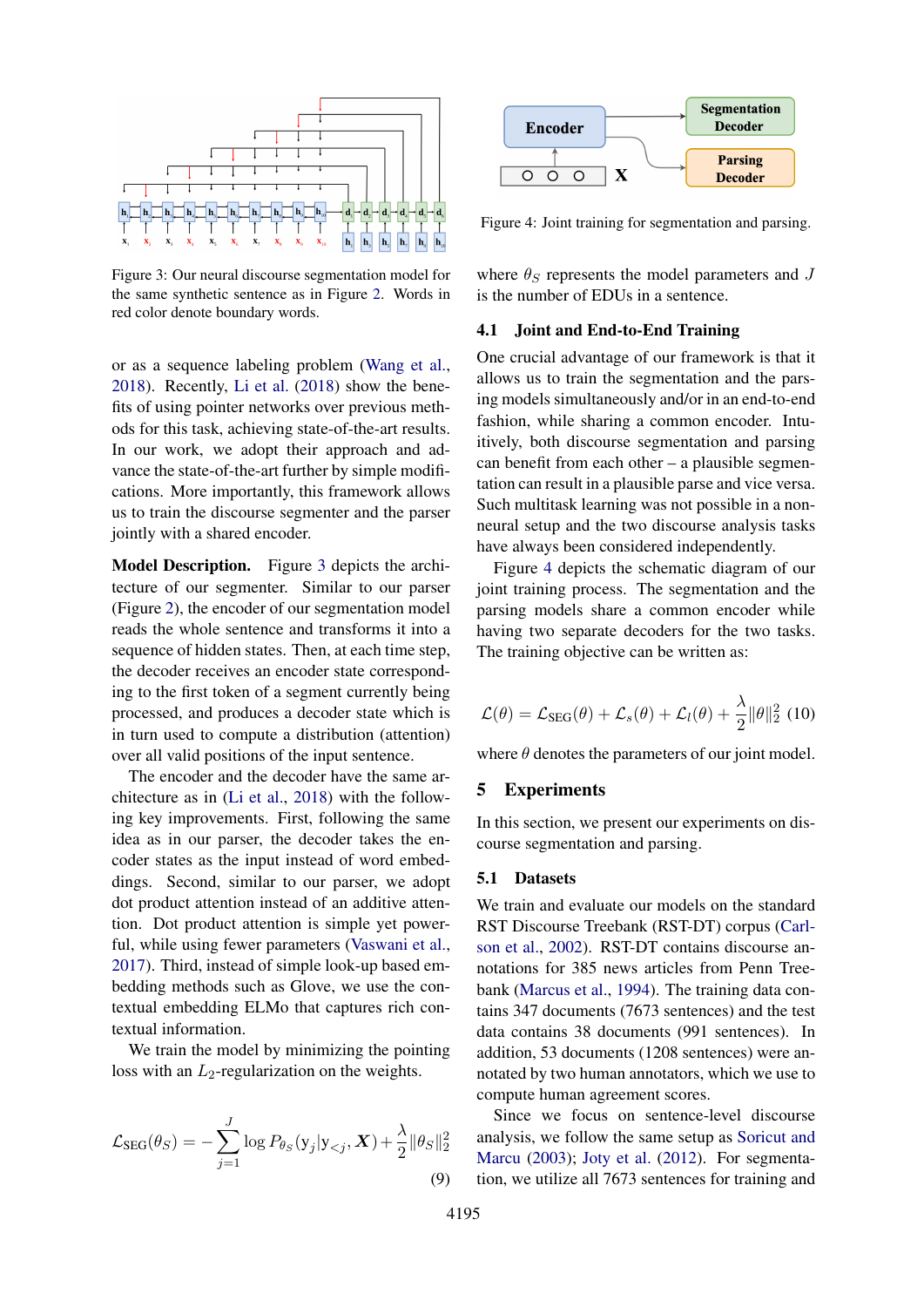991 sentences for testing. For parsing, we extract sentence-level DTs from a document-level DT by finding the subtrees that span over the respective sentences. This gives 7321 sentence-level DTs for training, 951 for testing, and 1114 for getting human agreements. These numbers match the numbers reported by [Joty et al.](#page-9-2) [\(2012\)](#page-9-2). We randomly selected 10% of the data from the training set for hyperparameter tuning.

## 5.2 Discourse Segmentation Experiments

Settings. We compare our segmenter with five baselines: SPADE segmenter [\(Soricut and Marcu,](#page-10-1) [2003\)](#page-10-1), F&R [\(Fisher and Roark,](#page-9-11) [2007\)](#page-9-11), JCN [\(Joty](#page-9-2) [et al.,](#page-9-2) [2012\)](#page-9-2), SegBot [\(Li et al.,](#page-9-14) [2018\)](#page-9-14), and WLY [\(Wang et al.,](#page-10-6) [2018\)](#page-10-6). Following the standard, we measure  $F_1$ -score based on the segmenter's ability to find the intra-sentential segment boundaries.

When we evaluate the WLY segmenter on the standard test set using their released pretrained model,<sup>[1](#page-6-0)</sup> we get much lower results (90.5  $F_1$ ) than what they report in their paper (94.3  $F_1$ ). Upon investigation, we found that their experimental setting does not match with the standard one. Particularly, when extracting the sentences from the RST-DT dataset, instead of using gold tokenization, they use an automatic tokenizer, which gives fewer sentences – 865 test sentences instead of 991 and 6132 training sentences instead of 7673. This makes the scores artificially high.<sup>[2](#page-6-1)</sup>

For a fair comparison with our model, we train and evaluate WLY and SegBot on the same dataset setting, and report the mean and standard deviation of five runs, each run with a different random seed. WLY uses ELMo embeddings, which we also use in our model. To train our model, we use Adam optimizer with a batch size of 80. We apply 0.2 dropout rate to the encoder and the decoder. The hidden sizes of the encoder, the decoder and the classifier are all set to 64. See Appendix for a complete list of hyperparameter settings. In all our experiments when comparing two systems, we use the *paired t-test* to measure statistical significance.

Results. Table [1](#page-6-2) shows our segmentation results. As mentioned in Section [4,](#page-4-0) we implemented three key improvements on the top of [\(Li et al.,](#page-9-14) [2018\)](#page-9-14). Using encoder hidden states as decoder inputs and adopting dot product as the attention score function together gives 0.40%-7.29% relative improve-

<span id="page-6-2"></span>

| Approach                                  | <b>Precision</b>        | Recall                          | F <sub>1</sub>               |
|-------------------------------------------|-------------------------|---------------------------------|------------------------------|
| <b>Human Agreement</b>                    | 98.5                    | 98.2                            | 98.3                         |
| <b>Baselines</b>                          |                         |                                 |                              |
| SPADE (Soricut and Marcu, 2003)           | 83.8                    | 86.8                            | 85.2                         |
| F&R (Fisher and Roark, 2007)              | 91.3                    | 89.7                            | 90.5                         |
| $JCN$ (Joty et al., 2012)                 | 88.0                    | 92.3                            | 90.1                         |
| $SegBot_{\text{elove}}$ (Li et al., 2018) | $91.08 + 0.46$          | $91.03_{\pm 0.42}$              | $91.05_{\pm 0.11}$           |
| $WLYELMo$ (Wang et al., 2018)             | $92.04_{+0.43}$         | $94.41_{+0.53}$                 | $93.21_{+0.33}$              |
| <b>Our Segmenter</b>                      |                         |                                 |                              |
| Pointer Net (Glove)                       | $90.55_{+0.33}$         | $92.29_{+0.09}$                 | $91.41_{\pm 0.21}$           |
| Pointer Net (BERT)                        | $92.05 + 0.44$          | $95.03_{\pm 0.28}$              | $93.51_{\pm 0.16}$           |
| Pointer Net (ELMo)                        | $94.12_{+0.20}$ *       | $96.63_{\pm 0.12}$ <sup>*</sup> | $95.35_{+0.10}$ *            |
| $+$ Joint training                        | $93.34_{+0.23}^{\star}$ | $97.88_{+0.16}$ *               | $95.55_{+0.13}$ <sup>*</sup> |

Table 1: Discourse segmentation results. Superscript \* indicates the model is significantly superior to the  $WLY<sub>ELMo</sub>$  model with a p-value  $< 0.01$ .

ment in  $F_1$  over the first four baselines. Using ELMo, our segmenter outperforms all the baselines in all three measures. We achieve 2.3%- 11.9%, 2.4%-11.3% and 2.3%-12.3% relative improvements in  $F_1$ , Recall and Precision, respectively. Jointly training with the parser improves this further (95.55  $F_1$ ). It is worthwhile to mention that our segmenter's performance of 95.55  $F_1$ is very close to the human agreement of 98.3  $F_1$ . ELMo, as a transfer learning method, provides notable improvements. A similar observation was reported in [\(Wang et al.,](#page-10-6) [2018\)](#page-10-6). Surprisingly, the results with BERT were not as good. We suspect this is due to BERT's special tokenization.

## 5.3 Discourse Parsing Experiments

Settings. We evaluate our parser in two different settings: (*a*) parsing with gold segmentation, and (*b*) parsing with our automatic segmentation or end-to-end evaluation. In the first setting, we compare our results with SPADE [\(Sori](#page-10-1)[cut and Marcu,](#page-10-1) [2003\)](#page-10-1), DCRF [\(Joty et al.,](#page-9-2) [2012\)](#page-9-2), DPLP [\(Ji and Eisenstein,](#page-9-6) [2014\)](#page-9-6), and the most recent 2-Stage Parser [\(Wang et al.,](#page-10-2) [2017\)](#page-10-2). SPADE and DCRF are both sentence-level parsers. However, DPLP and 2-Stage Parser are document-level parsers, and they do not report sentence-level performance. For DPLP, we feed the parser one sentence at a time to get a sentence-level DT. The 2- Stage Parser constructs a tree in multiple stages – first sentence-level, then paragraph-level, and finally document-level. We ran their parser to generate all the document-level DTs in the test set, from which we extract the sentence-level DTs to evaluate. By our count, this gives 881 valid sentence-level trees as opposed to 951. This is because like their discourse segmenter (WLY), they

<span id="page-6-0"></span><sup>1</sup> <https://github.com/PKU-TANGENT/NeuralEDUSeg>

<span id="page-6-1"></span><sup>&</sup>lt;sup>2</sup>We confirmed this by communicating with the authors.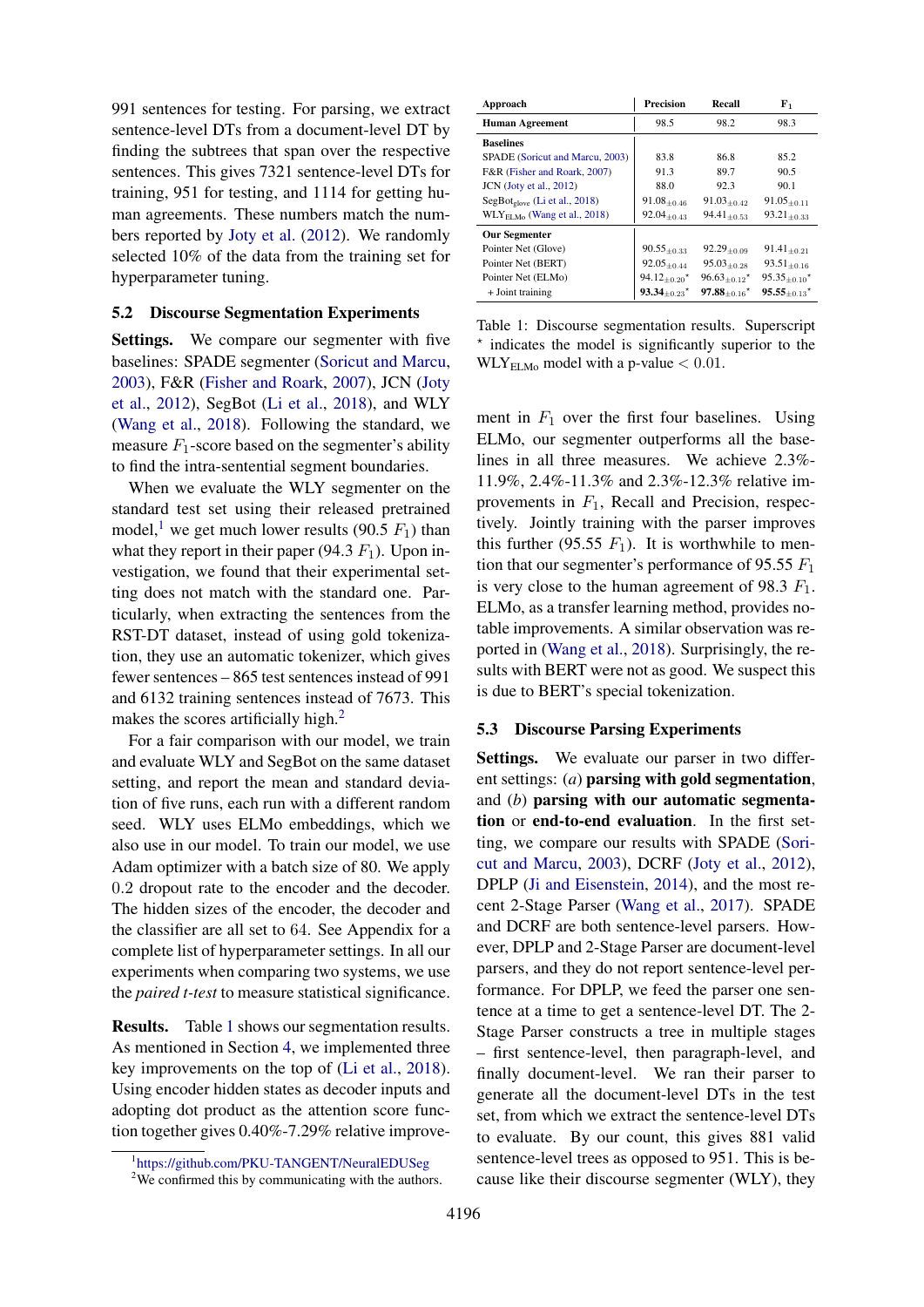<span id="page-7-0"></span>

| Approach                           | Span     | <b>Nuclearity</b> | <b>Relation</b> |
|------------------------------------|----------|-------------------|-----------------|
| <b>Human Agreement</b>             | 95.7     | 90.4              | 83.0            |
| <b>Baselines</b>                   |          |                   |                 |
| SPADE (Soricut and Marcu, 2003)    | 93.5     | 85.8              | 67.6            |
| DCRF (Joty et al., 2012)           | 94.6     | 86.9              | 77 1            |
| DPLP (Ji and Eisenstein, 2014)     | 93.5     | 813               | 70.5            |
| 2-Stage Parser (Wang et al., 2017) | 95.6     | 87.8              | 77.6            |
| <b>Our Parser</b>                  |          |                   |                 |
| Stack Pointer (ELMo-medium)        | 96.37    | $89.04*$          | $79.03*$        |
| Stack Pointer (ELMo-large)         | $96.86*$ | $90.77*$          | $81.12*$        |
| $+$ Partial tree information       | $96.94*$ | $90.89*$          | $81.28*$        |
| $+$ Joint training                 | $97.44*$ | $91.34*$          | $81.70*$        |

Table 2: Parsing results with gold segmentation. Superscript  $*$  indicates the model is significantly superior to the 2-Stage Parser with a p-value  $< 0.01$ .

use an automatic tokenizer instead of gold tokenization. We evaluate their parser based on these 881 sentences. This is also what the authors suggested when contacted.

In our second setting for full system evaluation, we compare with the two existing end-to-end systems, SPADE and DCRF. The hyperparameters (learning rate, batch size, layer size) of our models in these two settings remain almost the same as the segmentation model (see Appendix for details).

Metric and Relation Labels. We evaluate the performance by using the standard unlabeled (Span) and labeled (Nuclearity, Relation) microaveraged precision, recall and  $F_1$ -score as described in [\(Marcu,](#page-10-12) [2000\)](#page-10-12). For brevity, we report only the  $F_1$ -scores here. Following previous work, we use the same 18 relations as used by previous studies, and we also attach the nuclearity statuses (NS, SN, NN) to these relations, giving a total of 39 distinctive relation labels.

Results with Gold Segmentation. We present the results in Table [2.](#page-7-0) Our base model (with ELMo-medium) outperforms all the existing methods to date in all three tasks. We achieve an absolute 1.43  $F_1$  improvement on the most difficult task of relation labeling, compared to the 2-stage parser (SOTA). Notably, the  $F_1$  score of 96.37 for Span of our base model even exceeds the human agreement  $(F_1 \text{ score of } 95.7)$  on the doubly-annotated data. As it ought to be, incorporating full-size ELMo boosts the performance in three tasks.

Our parser yields further improvements (+0.16  $F_1$  in Relation) by exploiting **partial tree** information generated in previous steps. The key component contributing to this improvement is the self-

<span id="page-7-2"></span>

Figure 5: Confusion matrix for 14 most frequent relation labels: EXPLANATION, TEMPORAL, COMPARISON, ELABORATION, CONDITION, ATTRIBUTION, CONTRAST, CAUSE, SAME-UNIT, JOINT, SUMMARY, ENABLEMENT, MANNER-MEANS, and BACKGROUND.

attention over original decoder inputs with partial tree information as described in Section [3.](#page-2-1) [3](#page-7-1)

Thanks to the pointer network as the backbone of our model, we are able to train our segmenter and parser jointly by sharing the same encoder. The last row of Table [2](#page-7-0) shows the results when we train the model jointly, and feed the parser with gold EDU segmentation during inference. The performance is improved further with joint training, achieving 97.44, 91.34, 81.70  $F_1$ score, in Span, Nuclearity and Relation, respectively. The results accord with our assumption that discourse segmentation and parsing may benefit from each other. Our parser surpasses human agreement in span and nuclearity. We are also approaching human agreement in the most difficult task of relation labeling. We show a confusion matrix for the relation labels in Figure [5.](#page-7-2) We see that our model gets confused between relations that are semantically similar (*e.g.,* CAUSE vs. EXPLANATION, COMPARISON vs. CONTRAST, and TEMPORAL vs. JOINT).

*Remark:* We observe that the relation labels in RST-DT are highly imbalanced, which makes the task harder. Therefore, we experimented with a variant of our parser where we had a separate classifier for nuclearity prediction, leaving 18 labels for relation classifier instead of 39. This model gave 96.74, 90.38, and 80.89  $F_1$  in Span, Nuclearity and Relation, respectively, which are lower than what we get by having a single classifier.

<span id="page-7-1"></span><sup>&</sup>lt;sup>3</sup>Simple averaging of the vectors did not show any gain.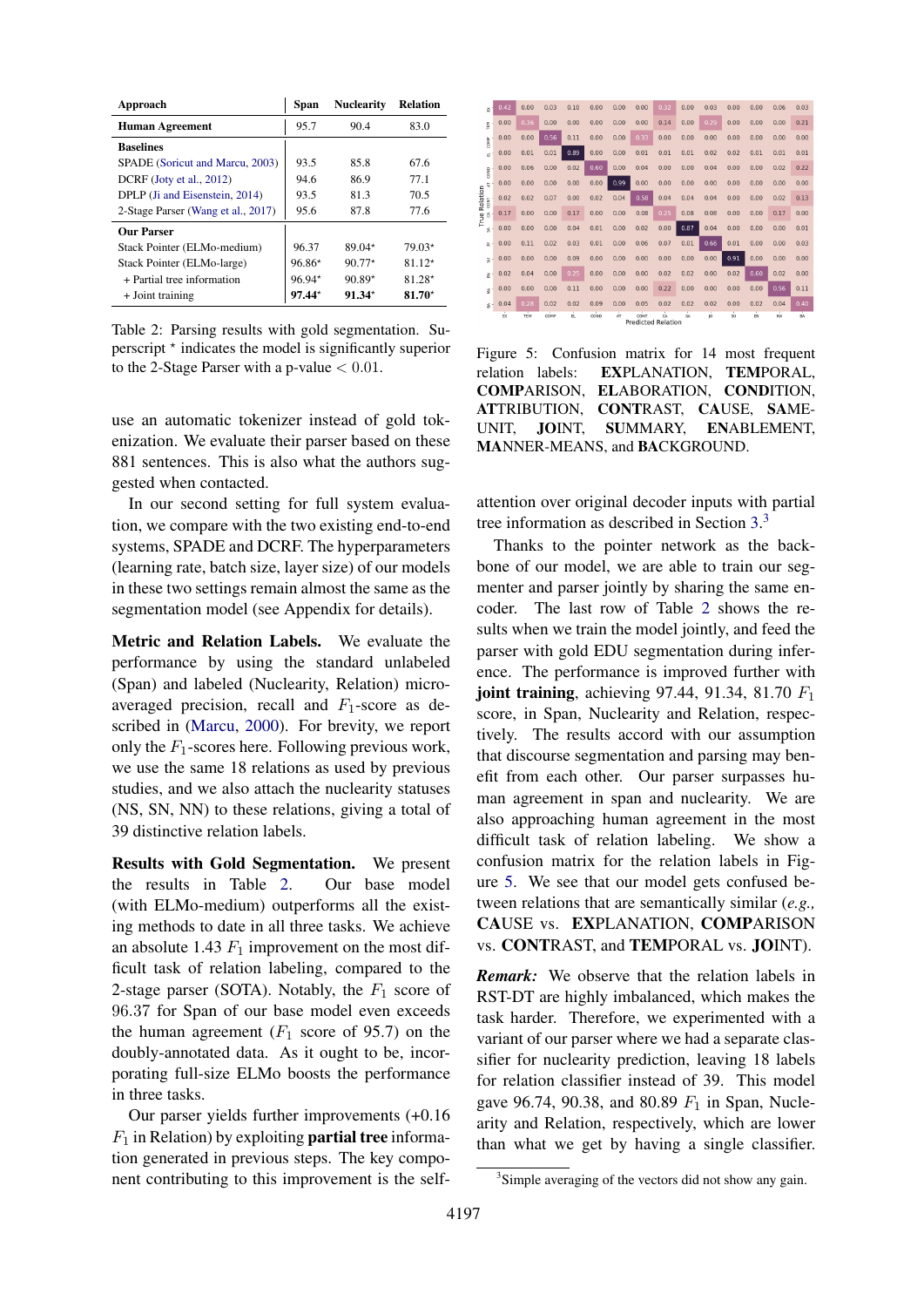<span id="page-8-0"></span>

| Approach                        | <b>Span</b> | <b>Nuclearity</b> | <b>Relation</b> |
|---------------------------------|-------------|-------------------|-----------------|
| <b>Baselines</b>                |             |                   |                 |
| SPADE (Soricut and Marcu, 2003) | 767         | 70 2              | 58.0            |
| DCRF (Joty et al., 2012)        | 82.4        | 76.6              | 67.5            |
| <b>Our Model</b>                |             |                   |                 |
| Stack Pointer (Pipeline)        | $91.14*$    | $85.80*$          | $76.94*$        |
| Stack Pointer (Joint training)  | $91.75*$    | $86.38*$          | $77.52*$        |

Table 3: Parsing results with automatic segmentation. Superscript  $*$  indicates the model is significantly superior to the DCRF model with a p-value  $< 0.01$ .

Jointly modeling nuclearity and relation enforces the constraint that certain relations can have certain nuclearity orientations. For example, *Elaboration* and *Attribution* are mono-nuclear (takes either NS or SN), and SameUnit and Joint are multinuclear relations (takes only NN).

End-to-End Performance. Table [3](#page-8-0) shows the results of our model and the two baselines. First, we use our segmenter followed by our best parser (independently trained) in a pipeline. The performance of this system is significantly better compared to the baselines. Against the best baseline (DCRF), it yields 8.74%, 9.2%, 9.44% absolute improvements in Span, Nuclearity, Relation, respectively. We push the performance even further by joint training of the segmenter and parser as in Figure [4.](#page-5-1) Notice that the performance on Relation  $(77.5 F<sub>1</sub>)$  is even better than the DCRF model with gold segmentation (77.1  $F_1$ ) in Table [2.](#page-7-0)

### 5.4 Run Time Analysis

As noted earlier, both our segmenter and parser operate in linear time with respect to the number of input units. We compare the speed (sentences per second) of our systems against other baselines in Table [4](#page-8-1) from a practical viewpoint. We test all the systems with the same 100 sentences randomly selected from our test set on our machine (CPU: Intel Xeon W-2133, GPU: NVIDIA GTX 1080Ti). We include the model loading time for all the systems.<sup>[4](#page-8-2)</sup> Since SPADE and CODRA need to extract a handful of features, they are typically slower than the neural models which use pretrained embeddings. In addition, CODRA's DCRF parser has a  $O(n^3)$  inference time. Our segmenter

<span id="page-8-1"></span>

| <b>System</b>                               | Speed (Sents/s) | Speedup |
|---------------------------------------------|-----------------|---------|
| <b>Only Segmenter</b>                       |                 |         |
| CODRA (Joty et al., 2015)                   | 3.06            | 1.0x    |
| WLY (Wang et al., 2018)                     | 4.30            | 1.4x    |
| SPADE (Soricut and Marcu, 2003)             | 5.24            | 1.7x    |
| Our (CPU)                                   | 12.05           | 3.9x    |
| Our (GPU)                                   | 35.54           | 11.6x   |
| <b>Only Parser</b>                          |                 |         |
| SPADE (Soricut and Marcu, 2003)             | 5.07            | 1.0x    |
| CODRA (Joty et al., 2015)                   | 7.77            | 1.5x    |
| Our (CPU)                                   | 12.57           | 2.5x    |
| Our (GPU)                                   | 30.45           | 6.0x    |
| End-to-End (Segmenter $\rightarrow$ Parser) |                 |         |
| CODRA (Joty et al., 2015)                   | 3.05            | 1.0x    |
| SPADE (Soricut and Marcu, 2003)             | 4.90            | 1.6x    |
| Our (CPU)                                   | 11.99           | 3.9x    |
| Our (GPU)                                   | 28.96           | 9.5x    |

Table 4: Speed comparison of our systems with other open-sourced systems.

is 6.8x faster than SPADE. Compared to CODRA (the fastest parser as of yet), our parser is 3.9x faster. Finally, our end-to-end system is 5.9x faster than the fastest system out there (SPADE), making our system not only effective but also highly efficient. Even when tested only on CPU, our model is faster than all the other models.

## 6 Conclusions

We have proposed a unified framework for sentence-level discourse analysis based on pointer networks that constructs a discourse tree in linear time. Both our segmenter and parser achieve state-of-the-art results outperforming existing systems by a wide margin, without using any handcrafted features. We also train the segmenter and the parser jointly through the encoder-decoder architecture and improve the results further. Apart from the effectiveness, our system is 6 times faster than the fastest available system.

Based on what we have done so far, it is natural for us to move our focus from sentence-level to document-level RST parsing. Also, in the future, we would like to investigate how our approach can be generalized to other discourse frameworks such as the Penn Discourse Treebank (PDTB).

## Acknowledgments

We would like to extend our thanks for the funding support from MOE Tier-1 (Grant M4011897.020).

<span id="page-8-2"></span><sup>&</sup>lt;sup>4</sup>As a neural model, WLY should be faster than the number we report. We retest both WLY and our model by excluding the model loading time. The speed of WLY and our segmenter are 157.80 sents/s and 181.30 sents/s, respectively. This could be because the two models are implemented in different frameworks (WLY: TensorFlow, ours: PyTorch).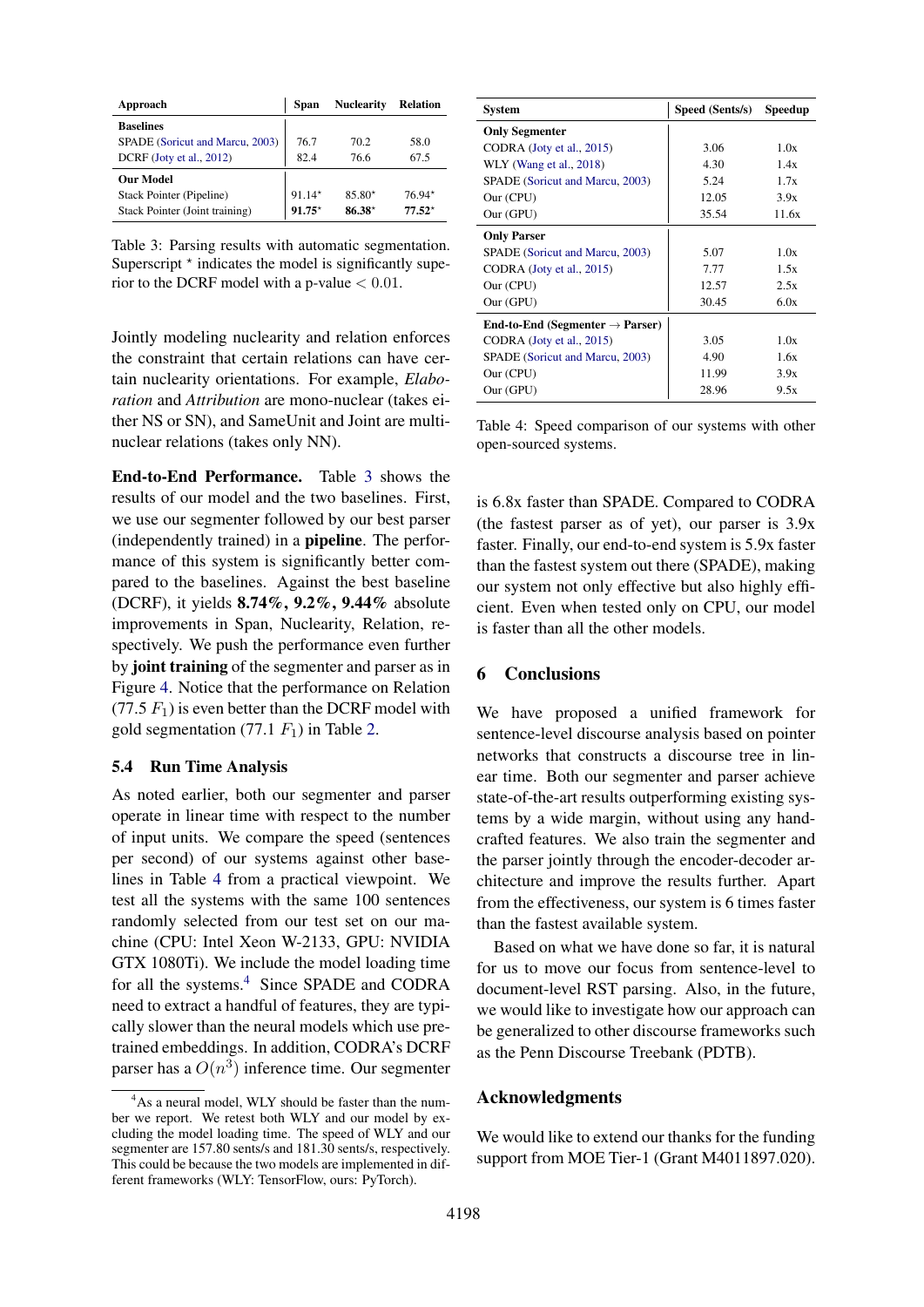#### References

- <span id="page-9-16"></span>Dzmitry Bahdanau, Kyunghyun Cho, and Yoshua Bengio. 2015. Neural Machine Translation by Jointly Learning to Align and Translate. In *ICLR*.
- <span id="page-9-10"></span>Chloé Braud, Maximin Coavoux, and Anders Søgaard. 2017. [Cross-lingual rst discourse parsing.](http://aclweb.org/anthology/E17-1028) In *Proceedings of the 15th Conference of the European Chapter of the Association for Computational Linguistics: Volume 1, Long Papers*, pages 292–304. Association for Computational Linguistics.
- <span id="page-9-20"></span>Lynn Carlson, Daniel Marcu, and Mary Ellen Okurowski. 2002. RST Discourse Treebank (RST– DT) LDC2002T07. *Linguistic Data Consortium, Philadelphia*.
- <span id="page-9-17"></span>Kyunghyun Cho, Bart van Merrienboer, Çaglar Gülçehre, Dzmitry Bahdanau, Fethi Bougares, Holger Schwenk, and Yoshua Bengio. 2014. [Learning](http://aclweb.org/anthology/D/D14/D14-1179.pdf) [phrase representations using RNN encoder-decoder](http://aclweb.org/anthology/D/D14/D14-1179.pdf) [for statistical machine translation.](http://aclweb.org/anthology/D/D14/D14-1179.pdf) In *Proceedings of the 2014 Conference on Empirical Methods in Natural Language Processing, EMNLP 2014, October 25-29, 2014, Doha, Qatar, A meeting of SIGDAT, a Special Interest Group of the ACL*, pages 1724– 1734.
- <span id="page-9-19"></span>Timothy Dozat and Christopher D. Manning. 2016. [Deep biaffine attention for neural dependency pars](http://arxiv.org/abs/1611.01734)[ing.](http://arxiv.org/abs/1611.01734) *CoRR*, abs/1611.01734.
- <span id="page-9-9"></span>Vanessa Feng and Graeme Hirst. 2012. Text-level Discourse Parsing with Rich Linguistic Features. In *Proceedings of the 50th Annual Meeting of the Association for Computational Linguistics*, ACL '12, pages 60–68, Jeju Island, Korea. ACL.
- <span id="page-9-13"></span>Vanessa Feng and Graeme Hirst. 2014a. A Linear-Time Bottom-Up Discourse Parser with Constraints and Post-Editing. In *Proceedings of the 52nd Annual Meeting of the Association for Computational Linguistics*, ACL '14, pages 511–521, Baltimore, USA. ACL.
- <span id="page-9-3"></span>Vanessa Wei Feng and Graeme Hirst. 2014b. [A linear](https://doi.org/10.3115/v1/P14-1048)[time bottom-up discourse parser with constraints](https://doi.org/10.3115/v1/P14-1048) [and post-editing.](https://doi.org/10.3115/v1/P14-1048) In *Proceedings of the 52nd Annual Meeting of the Association for Computational Linguistics (Volume 1: Long Papers)*, pages 511–521. Association for Computational Linguistics.
- <span id="page-9-11"></span>Seeger Fisher and Brian Roark. 2007. The Utility of Parse-derived Features for Automatic Discourse Segmentation. In *Proceedings of the 45th Annual Meeting of the Association for Computational Linguistics*, ACL'07, pages 488–495, Prague, Czech Republic. ACL.
- <span id="page-9-1"></span>Francisco Guzmán, Shafiq Joty, Lluís Màrquez, and Preslav Nakov. 2014. [Using discourse structure im](http://www.aclweb.org/anthology/P14-1065)[proves machine translation evaluation.](http://www.aclweb.org/anthology/P14-1065) In *Proceedings of the 52nd Annual Meeting of the Association for Computational Linguistics (Volume 1: Long Papers)*, pages 687–698, Baltimore, Maryland. ACL.
- <span id="page-9-12"></span>Hugo Hernault, Helmut Prendinger, David duVerle, and Mitsuru Ishizuka. 2010. HILDA: A Discourse Parser Using Support Vector Machine Classification. *Dialogue and Discourse*, 1(3):1–33.
- <span id="page-9-18"></span>Sepp Hochreiter and Jürgen Schmidhuber. 1997. Long short-term memory. *Neural Computation*, 9(8):1735–1780.
- <span id="page-9-6"></span>Yangfeng Ji and Jacob Eisenstein. 2014. [Represen](http://www.aclweb.org/anthology/P/P14/P14-1002)[tation learning for text-level discourse parsing.](http://www.aclweb.org/anthology/P/P14/P14-1002) In *Proceedings of the 52nd Annual Meeting of the Association for Computational Linguistics (Volume 1: Long Papers)*, pages 13–24, Baltimore, Maryland. ACL.
- <span id="page-9-2"></span>Shafiq Joty, Giuseppe Carenini, and Raymond Ng. 2012. [A novel discriminative framework for](http://aclweb.org/anthology/D12-1083) [sentence-level discourse analysis.](http://aclweb.org/anthology/D12-1083) In *Proceedings of the 2012 Joint Conference on Empirical Methods in Natural Language Processing and Computational Natural Language Learning*, pages 904–915. Association for Computational Linguistics.
- <span id="page-9-4"></span>Shafiq Joty, Giuseppe Carenini, and Raymond T Ng. 2015. Codra: A novel discriminative framework for rhetorical analysis. *Computational Linguistics*, 41:3:385–435.
- <span id="page-9-14"></span>Jing Li, Aixin Sun, and Shafiq Joty. 2018. [Segbot: A](https://www.ijcai.org/proceedings/2018/0579.pdf) [generic neural text segmentation model with pointer](https://www.ijcai.org/proceedings/2018/0579.pdf) [network.](https://www.ijcai.org/proceedings/2018/0579.pdf) In *Proceedings of the 27th International Joint Conference on Artificial Intelligence and the 23rd European Conference on Artificial Intelligence*, IJCAI-ECAI-2018, pages 4166 – 4172, Stockholm, Sweden.
- <span id="page-9-5"></span>Jiwei Li, Rumeng Li, and Eduard Hovy. 2014. [Recur](http://www.aclweb.org/anthology/D14-1220)[sive deep models for discourse parsing.](http://www.aclweb.org/anthology/D14-1220) In *Proceedings of the 2014 Conference on Empirical Methods in Natural Language Processing (EMNLP)*, pages 2061–2069, Doha, Qatar. ACL.
- <span id="page-9-7"></span>Qi Li, Tianshi Li, and Baobao Chang. 2016. [Discourse](https://doi.org/10.18653/v1/D16-1035) [parsing with attention-based hierarchical neural net](https://doi.org/10.18653/v1/D16-1035)[works.](https://doi.org/10.18653/v1/D16-1035) In *Proceedings of the 2016 Conference on Empirical Methods in Natural Language Processing*, pages 362–371. Association for Computational Linguistics.
- <span id="page-9-15"></span>Xuezhe Ma, Zecong Hu, Jingzhou Liu, Nanyun Peng, Graham Neubig, and Eduard H. Hovy. 2018. [Stack](https://aclanthology.info/papers/P18-1130/p18-1130)[pointer networks for dependency parsing.](https://aclanthology.info/papers/P18-1130/p18-1130) In *Proceedings of the 56th Annual Meeting of the Association for Computational Linguistics, ACL 2018, Melbourne, Australia, July 15-20, 2018, Volume 1: Long Papers*, pages 1403–1414.
- <span id="page-9-0"></span>William Mann and Sandra Thompson. 1988. Rhetorical Structure Theory: Toward a Functional Theory of Text Organization. *Text*, 8(3):243–281.
- <span id="page-9-8"></span>Daniel Marcu. 1999. The automatic construction of large-scale corpora for summarization research. In *Proceedings of SIGIR*, pages 137–144.